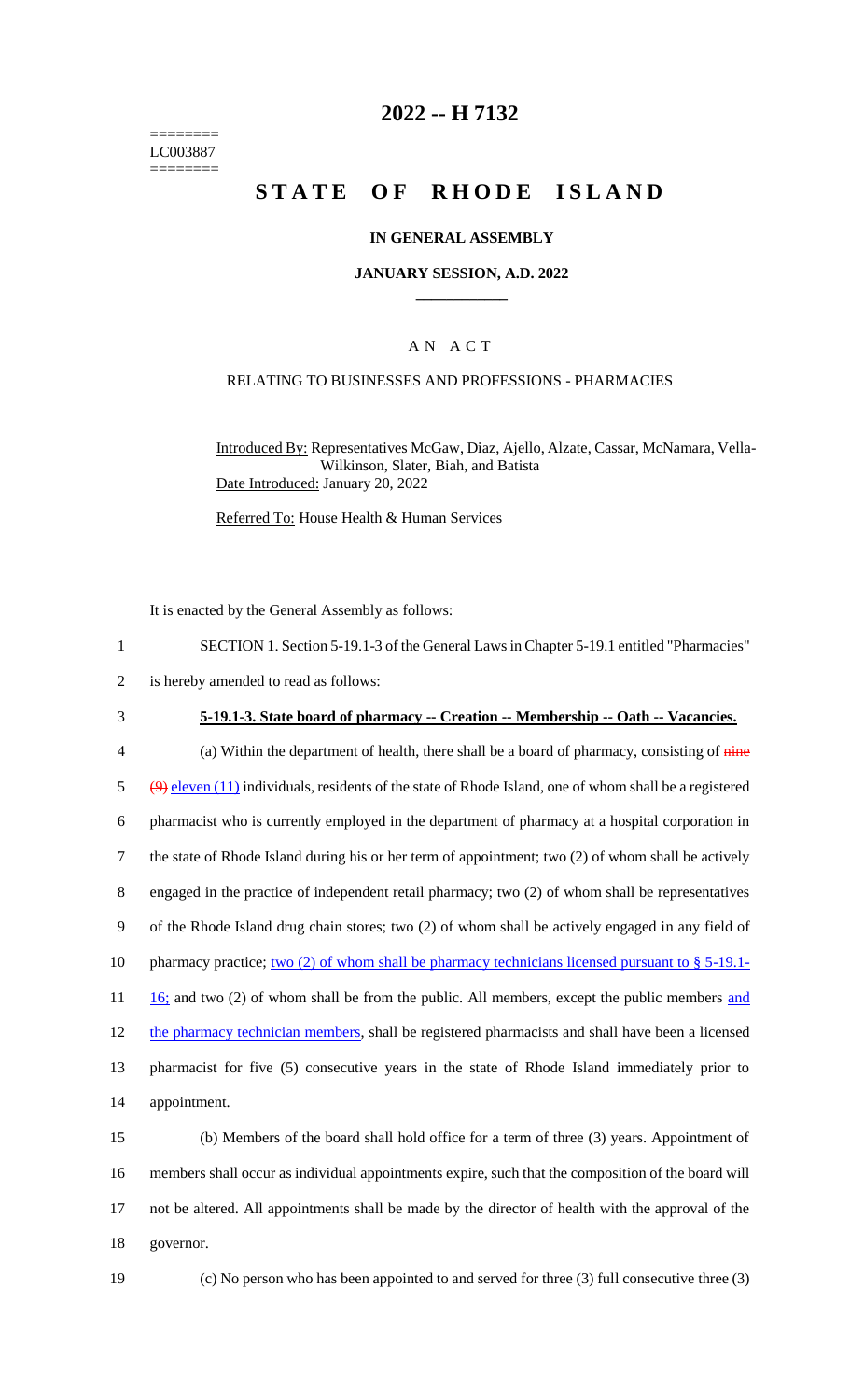- year terms shall be eligible for appointment to the board.
- 2 (d) Each member shall qualify by taking the usual oath of a state officer, which shall be filed with the secretary of state, and each member shall hold office for the term of his or her appointment and until his or her successor is appointed and qualified.
- In the case of the resignation or disqualification of a member, or a vacancy occurring from any cause, the director shall appoint a successor for the unexpired term.
- SECTION 2. Section 5-19.1-3 of the General Laws in Chapter 5-19.1 entitled "Pharmacies" is hereby amended to read as follows:
- 

## **5-19.1-3. State board of pharmacy -- Creation -- Membership -- Oath -- Vacancies.**

10 (a) Within the department of health, there shall be a board of pharmacy, consisting of  $\frac{1}{n}$  $(9)$  eleven (11) individuals, residents of the state of Rhode Island, one of whom shall be a registered pharmacist who is currently employed in the department of pharmacy at a hospital corporation in the state of Rhode Island during his or her term of appointment; two (2) of whom shall be actively engaged in the practice of independent retail pharmacy; two (2) of whom shall be representatives of the Rhode Island drug chain stores; two (2) of whom shall be actively engaged in any field of 16 pharmacy practice; two (2) of whom shall be pharmacy technicians licensed pursuant to § 5-19.1- $17 \quad 16$ ; and two (2) of whom shall be from the public. All members, except the public members and 18 the pharmacy technician members, shall be registered pharmacists and shall have been a licensed pharmacist for five (5) consecutive years in the state of Rhode Island immediately prior to appointment.

 (b) Members of the board shall hold office for a term of three (3) years. Appointment of members shall occur as individual appointments expire, such that the composition of the board will not be altered. All appointments shall be made by the director of health with the approval of the governor.

 (c) No person who has been appointed to and served for three (3) full consecutive three-year (3) terms shall be eligible for appointment to the board.

 (d) Each member shall qualify by taking the usual oath of a state officer, which shall be filed with the secretary of state, and each member shall hold office for the term of his or her appointment and until his or her successor is appointed and qualified.

- In the case of the resignation or disqualification of a member, or a vacancy occurring from
- any cause, the director shall appoint a successor for the unexpired term.
- SECTION 3. This act shall take effect upon passage.

#### ======== LC003887 ========